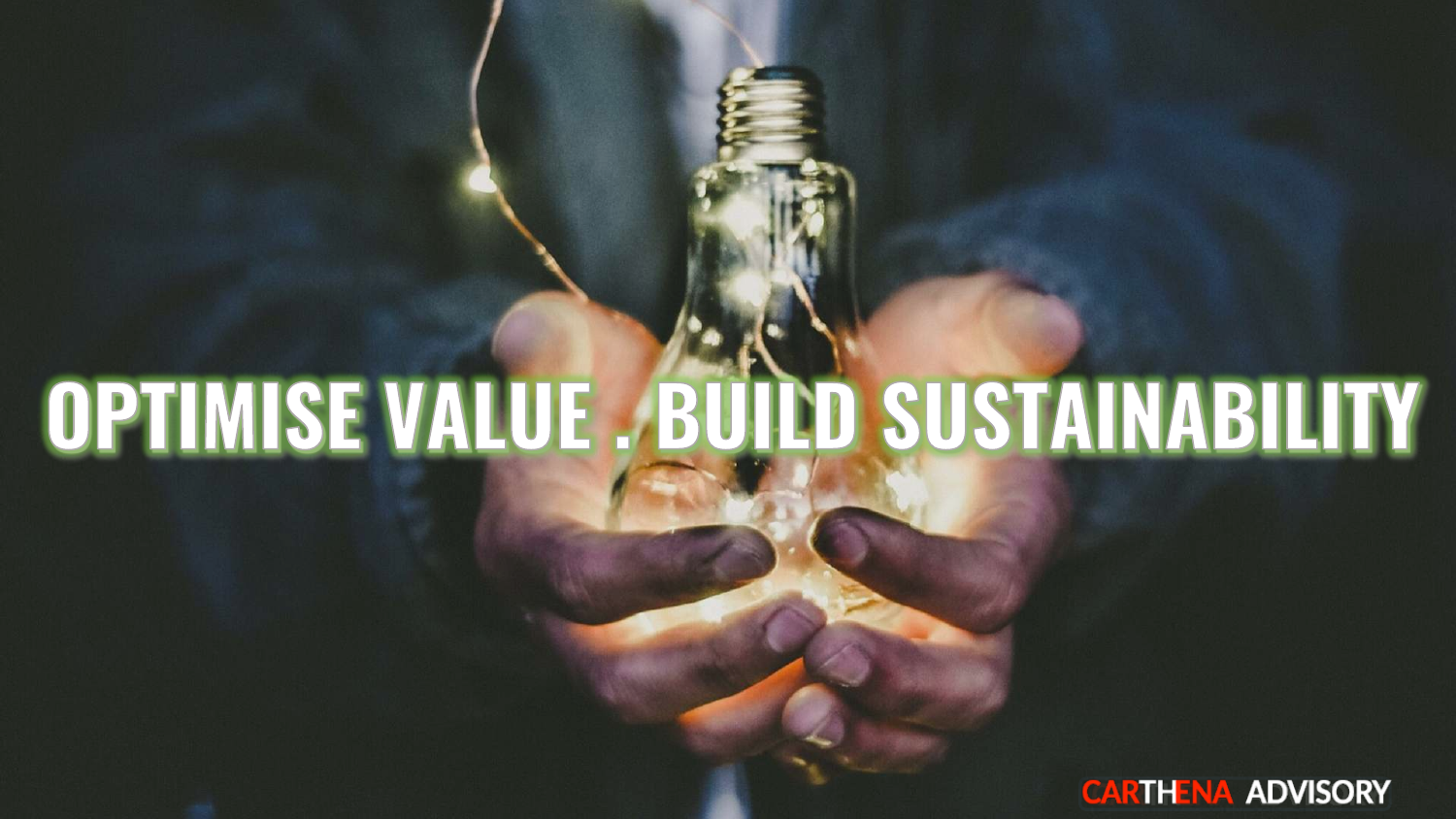# **Carthena Advisory**

We are a financial and management consulting firm focused on optimising the client's supply and value chains. Our unique approach focuses across all operations and support functions to build competitive advantage and sustainable margins respectively this serves as the cornerstone of our approach to each engagement - usually enhanced by an understanding of each client's brand and "the why" of their existence.

Set up in December 2008 as a financial and management consulting firm, Carthena Advisory commenced with a core focus on training and development programmes - to help staff with skills that can help in generating adequate revenues/margins, whilst simultaneously creating competitive advantage for them and their organisations. Today, our training services are offered on a bespoke basis to suit specific needs - across staffing levels and within our focus sectors.

Our sector focus includes Information Technology, Public Sector, Education, NGOs, Agriculture, Retail, E-Commerce, FMCG, Power, Solid Minerals, Financial Services and the Health Sector.

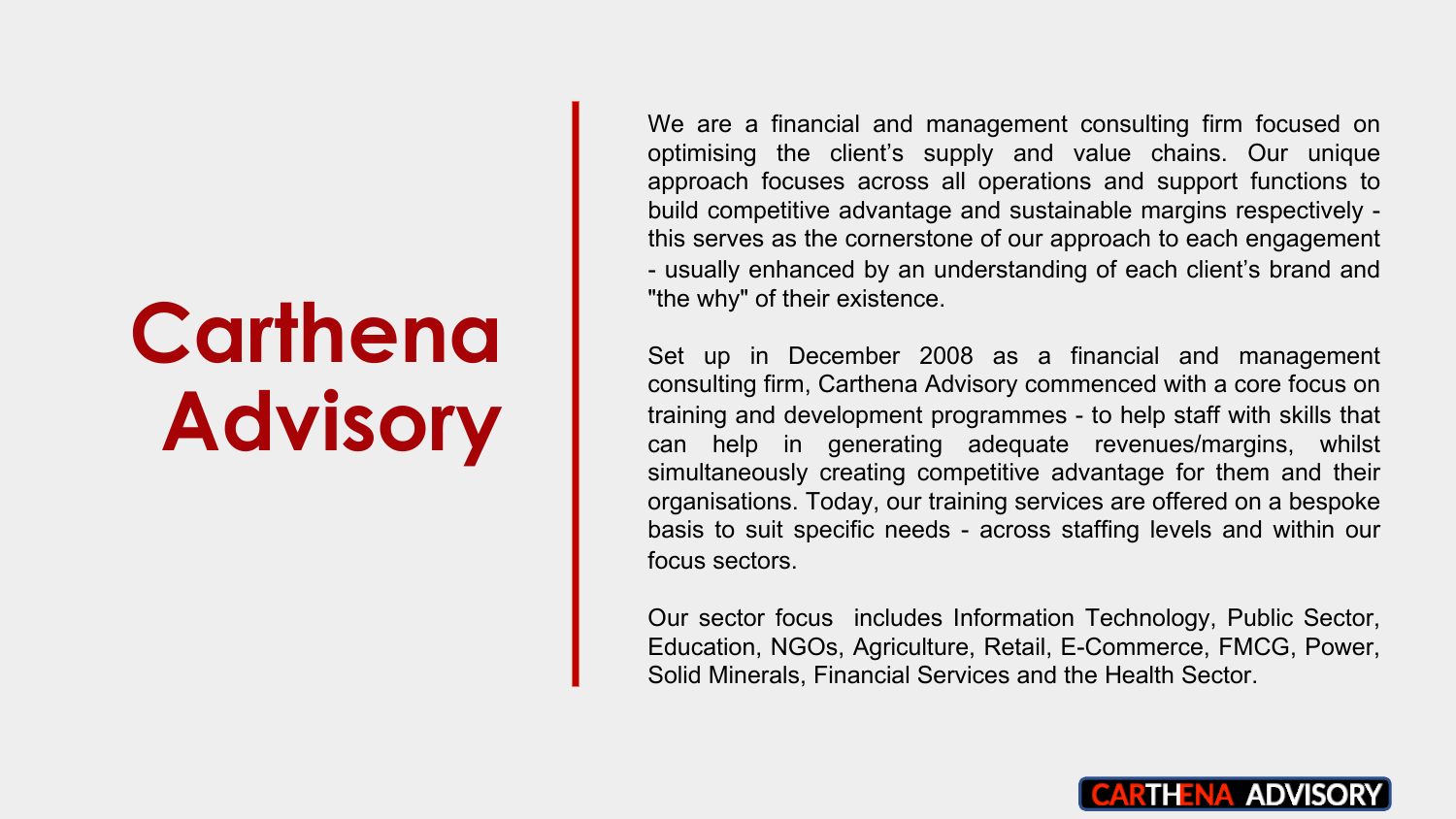

### **Our Purpose**

*We firmly believe in helping organisations define their success indicators and working with them to achieve those indicators via:*

- *Sourcing Knowledge*
	- *Creating Awareness*
	- *Developing Insights*
- *Practicing Mindfulness*



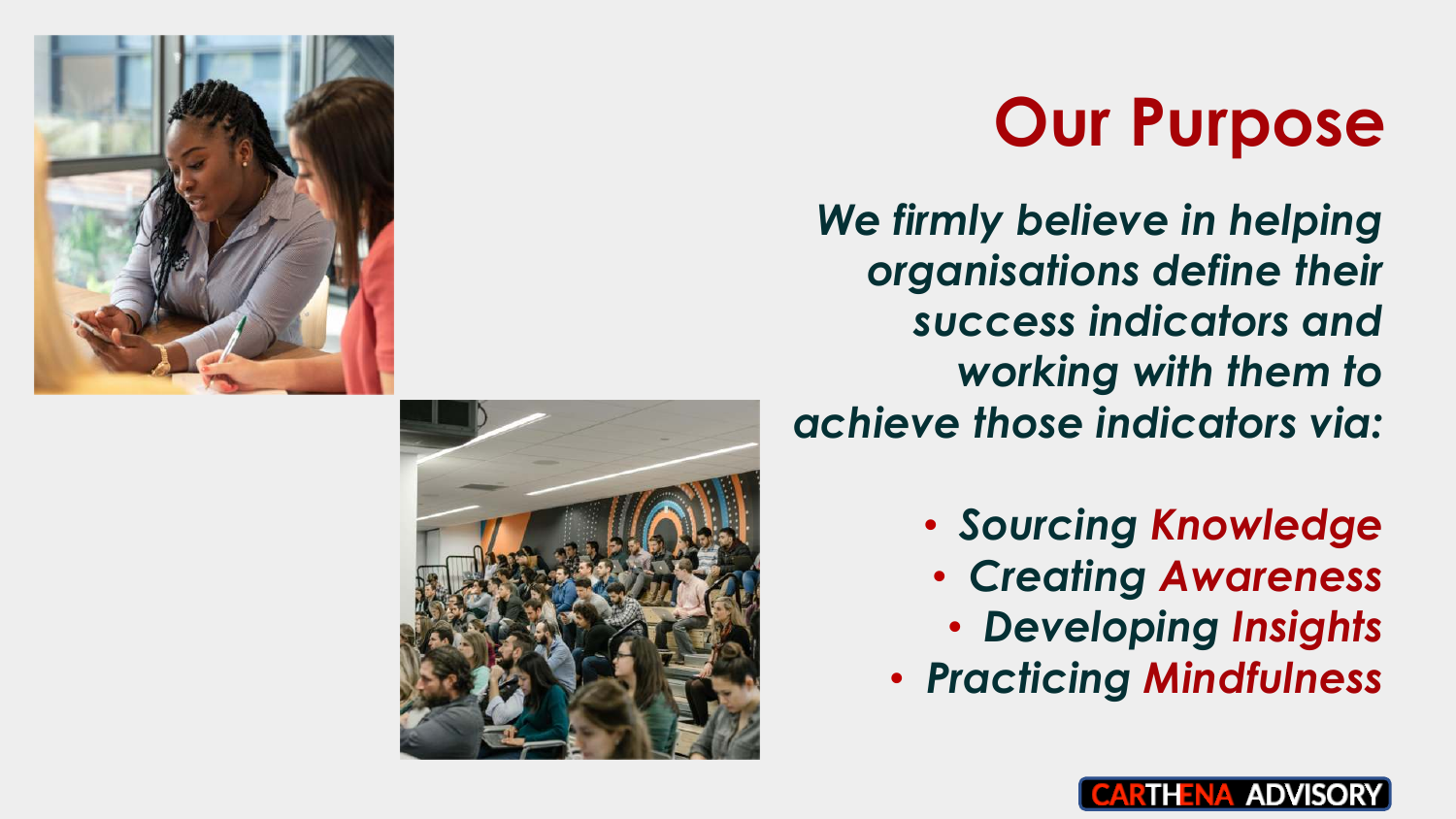#### *Business Planning and Feasibility Studies*

Our approach ensures we test the business feasibility, understand the market and industry potentials (micro and macro), develop entry strategies, conduct risk/regulatory assessments and prepare detailed financial projections. Our approach allows businesses to start achieving their immediate breakthrough in the market, whilst also ensuring that tomorrow's potentials are recognised and planned for - a proven 'disruption proof' methodology!

#### *Funds Sourcing for Startup Projects and Business Expansion*

We help our clients via transaction advisory and financing options across multiple industries. Our work cuts across various asset classes, industries and currencies to advise, arrange and provide funding across the whole capital structure for our clients.

We employ a wide variety of funding sources, although the final option depends on the nature of the client and their immediate/future growth plans. Key sources are through loans, equity, angel investors, grants and private institutional finance.

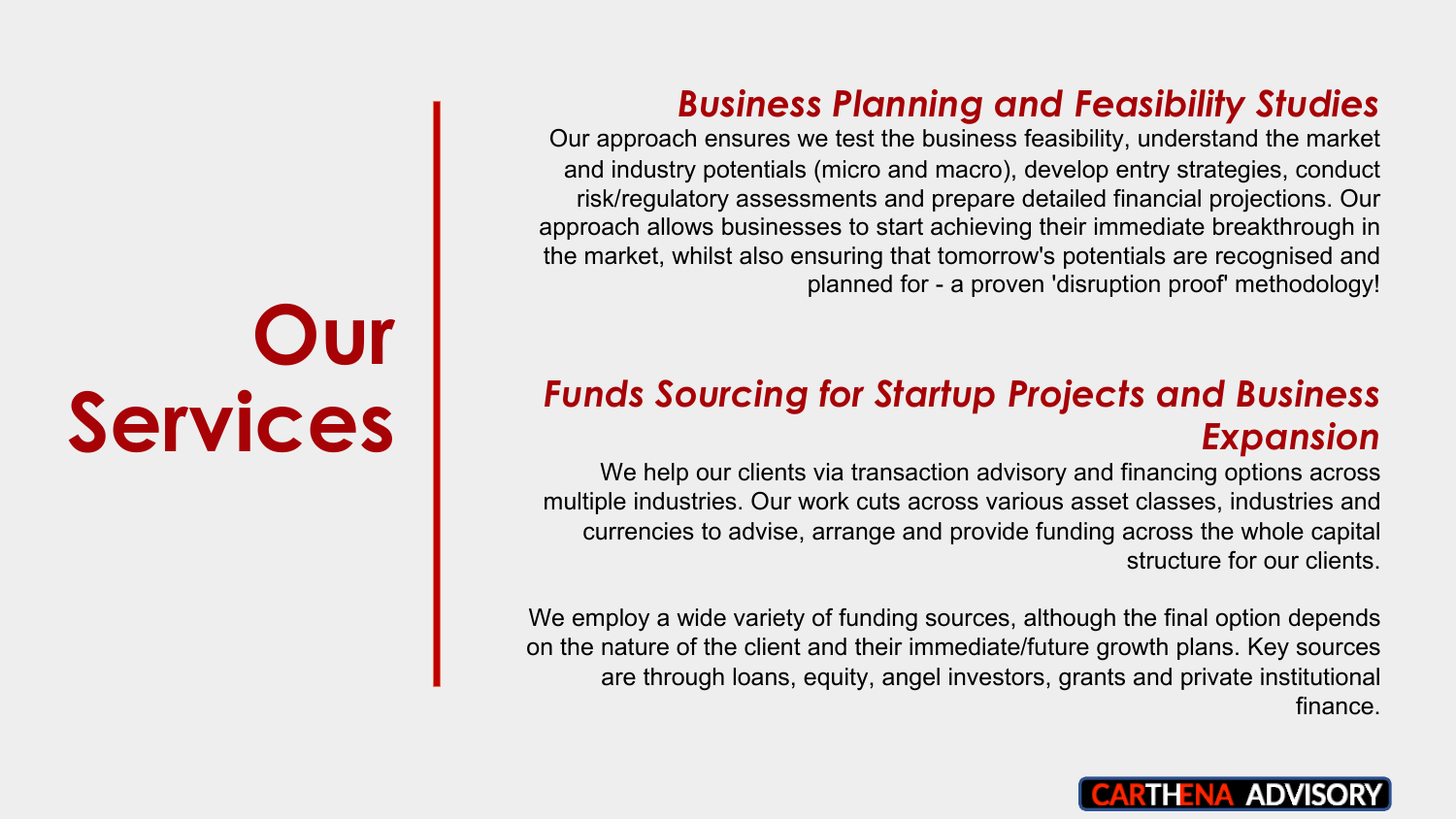#### *Process Reviews and Optimisation*

Every organisation relies on the accuracy of its repetitive tasks to accomplish its 'big picture goals'. Optimising a business process requires more effort than simply purchasing new software. It requires taking a critical look at an organisation's operations and optimising the resources required to get things done. Our approach involves listing out all key components of the process, extracting potential areas of improvement and automating/optimising all essential components.

#### *Mergers and Acquisitions*

Achieving 'real' business synergy that mergers and/or acquisition offers is our main goal via planning, analysis and execution monitoring of critical decisions. We ensure our approach is tailored towards achieving the synergy of cost savings, economies of scale, improved market reach/visibility and the right cultural fit to propel the new entity.

#### **Our main objectives during these engagements are primarily as follows:**

- Analyse attractiveness and sustainability of the target/merged business model
- Evaluate future cash flows and financial forecasts of the target/merged entities
	- Identify and flag potential risks to increase the success rate of the merger or acquisition

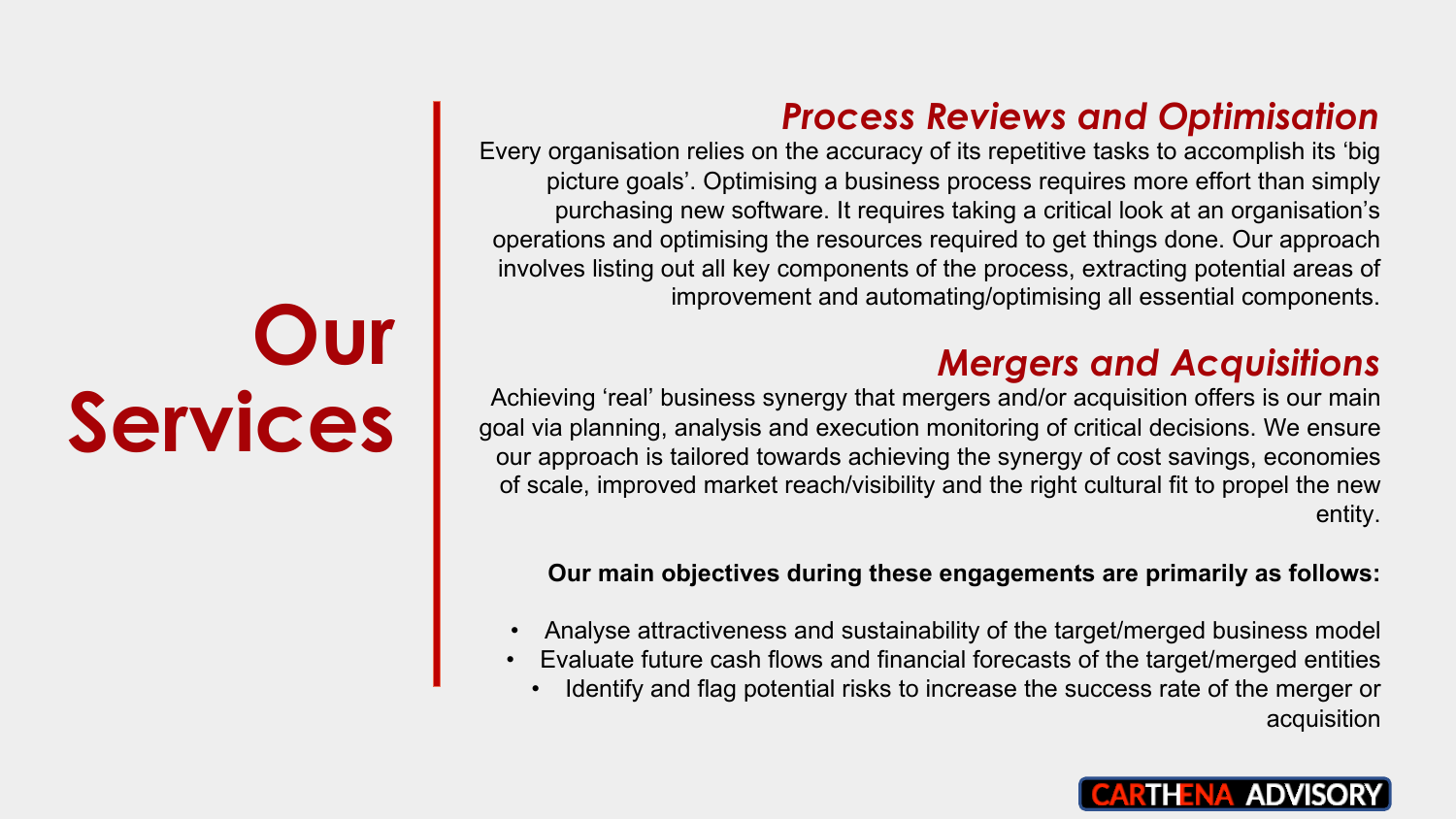#### *Supply Chain Configuration and Management*

Companies need to be effective at designing products/services, forecasting, acquiring resources and delivering products/services to their customers - at a lower cost, year in, year out!

We help clients to build efficiencies, eliminate waste and generate measurable ROI in their supply chain processes.

We focus on supply chain optimisation goals by addressing the following key elements: Value, Distribution, Logistics, Information, Inventory and Cashflows.

**Optimisation occurs when all the elements are generating increased profits, operating optimally with minimal working capital and doing these at shorter lead times.**

#### *Management Development Training Programmes*

For our training programmes, our tools are the resources we make available to students. Each programme comes with full resources to support learning and career development - student manuals, pre assignment guides, quick reference guides, practice questions, templates, case studies, certificates of completion etc. are some of the materials each participant will receive and work with.

We understand that learning is dynamic and each organisation has varying development needs. At Carthena Advisory, we typically engage all clients in a 'training needs analysis' session, to help us better understand specific needs of potential participants and how the management development training sessions will help each client achieve their growth and development objectives.

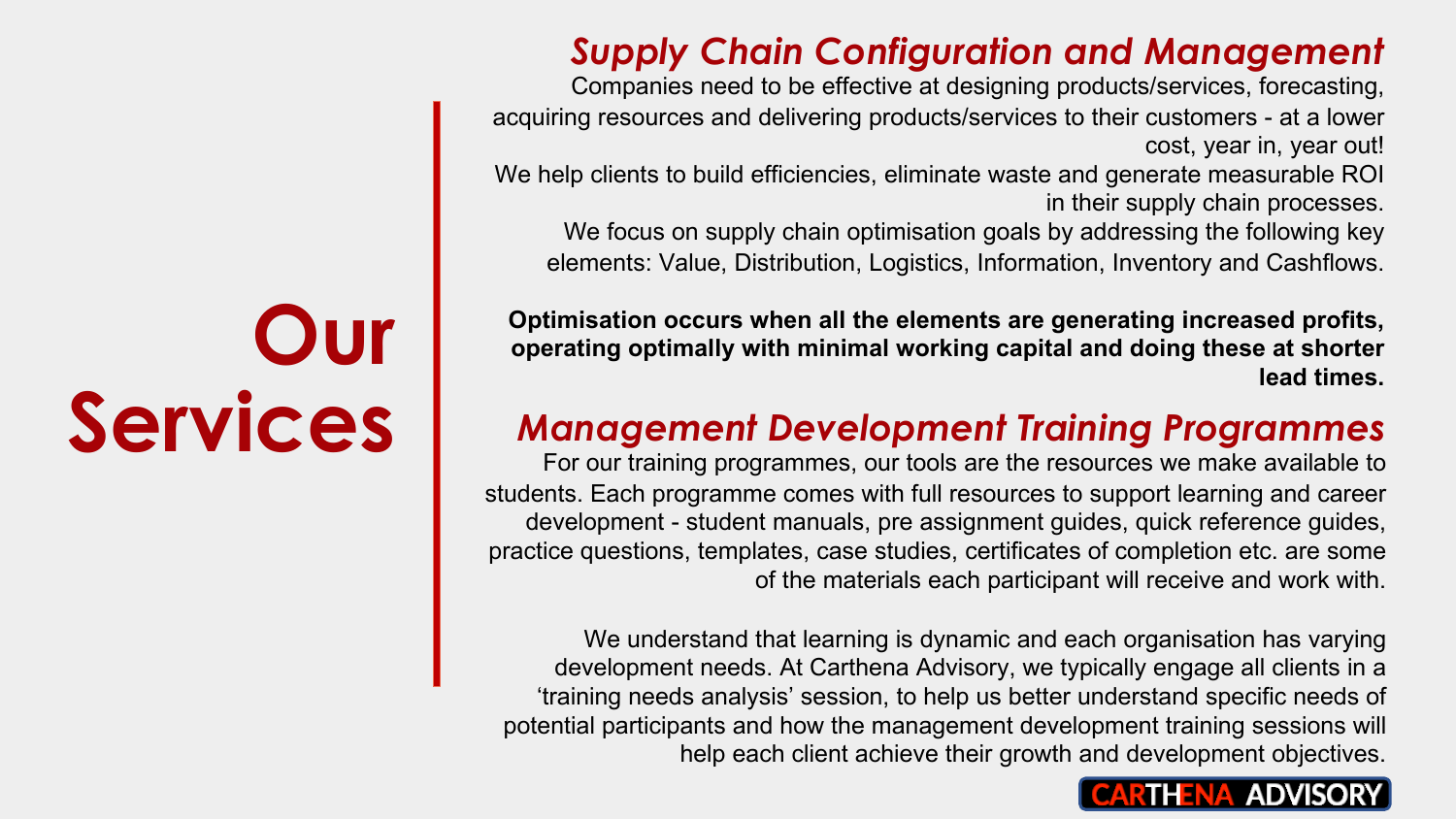#### *Developing Institutional Strengthening Initiatives within the Public Sector*

Institutional strengthening is the use of existing human/systems infrastructure at the various levels of government and philanthropic/private capital to support federal and state institutions' who intend to achieve measurable social, economic and environmental outcomes.

Our work is mainly with state governments/agencies and NGOs/IDAs to achieve the needed social/economic impact across the populace and/or desired groups.

An example was the engagement targeted at MSMEs and the rural disadvantaged populations (in the agricultural sector of Benue and Kogi States) where through the process of accountability, ownership, inclusion and mindset cultivation, we were able to create access to capital, capabilities and markets for these beneficiary populations. Additional details of this work can be found via the header - developing institutional strengthening initiatives.

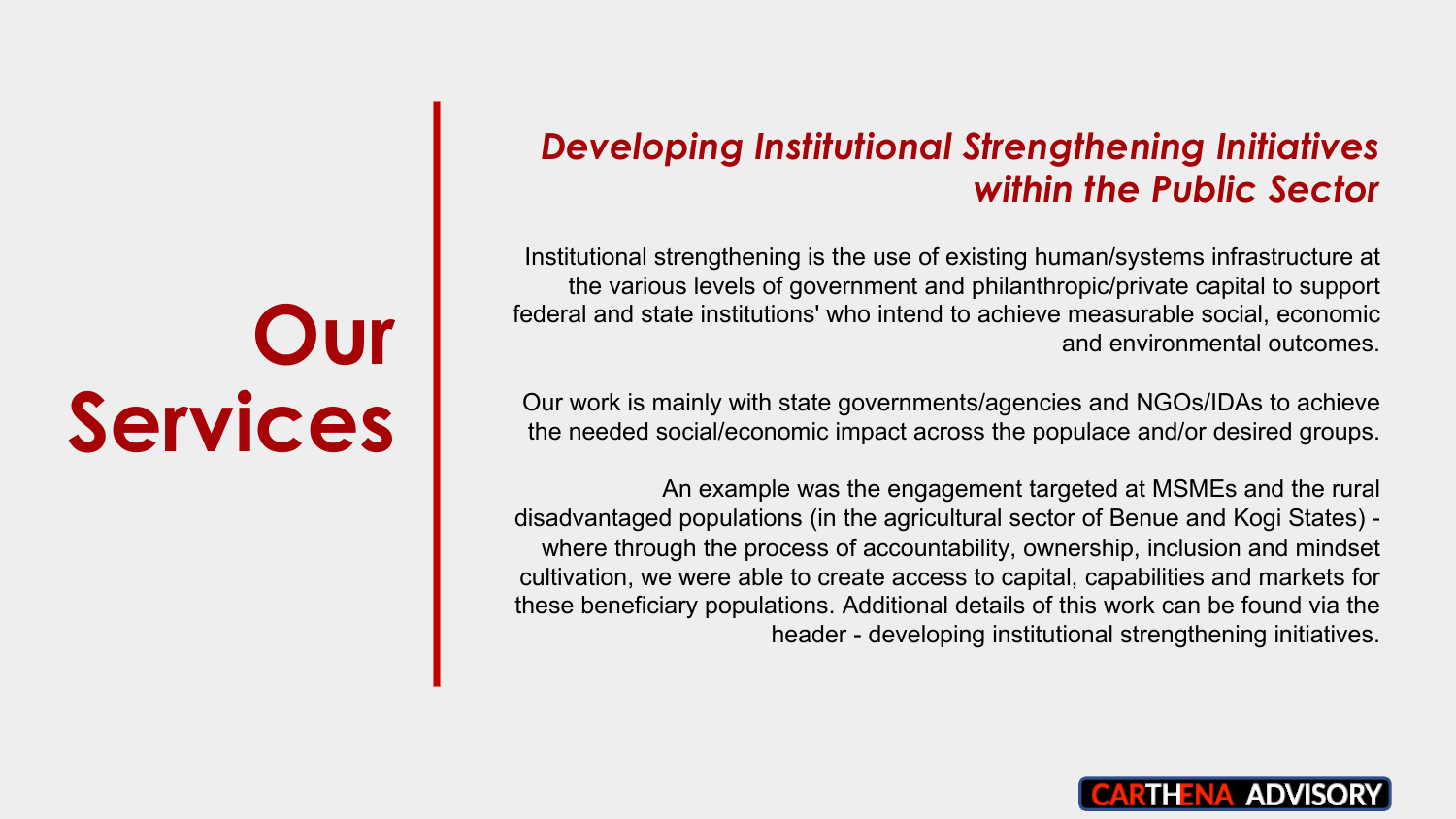### **Core Team**



**Wole Ogundare**  Managing Partner **C**urrently the Managing Partner/CEO at Carthena Advisory – he has spent the last 25 years as an enterprise expert focused on business building, market expansion strategies, governance and financial intermediation for current and potential investors in sub-Saharan Africa. He has a varied experience portfolio around the following sectors: IDA funds, retail, public sector, maritime, IT Services, marketing communications, telecoms, FMCG, power, solid minerals, financial services, health and agriculture.

He's a graduate of the University of Lagos and a Fellow of the Institute of Chartered Accountants of Nigeria. He's also a certified practitioner and trainer of Thomas International, UK and an alumnus of the London Business School.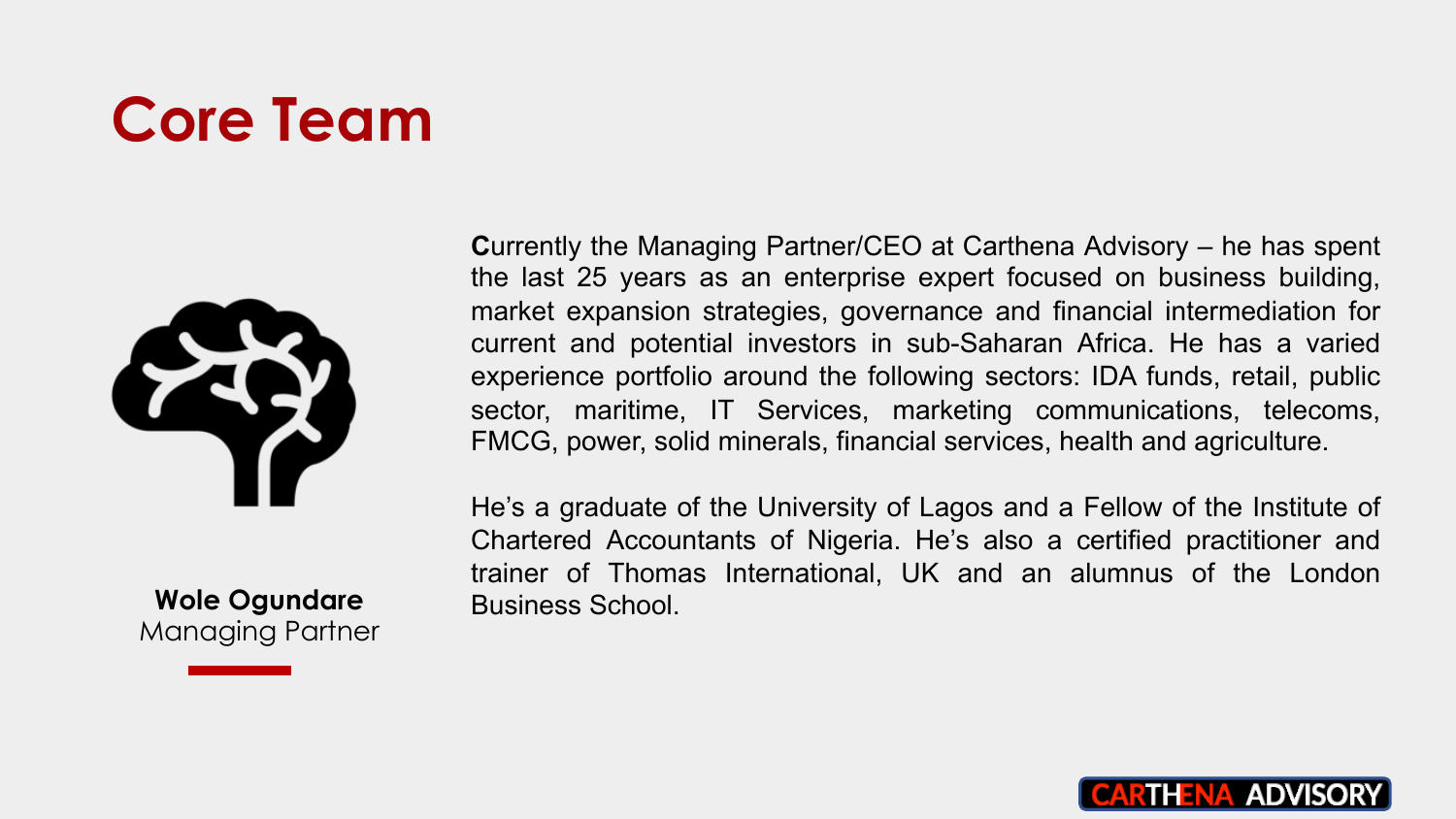### **Core Team**



**Bayo Ogunnusi Partner** 

Bayo is an MSME expert with over 20 years experience in financial and management advisory engagements. He has an MBA from the London Business School and is the workaholic in the team. Some of Bayo's engagements over the last few years includes the following:

- Prepared the business plan to source funds for the development of Office suites in Victoria Island (\$32m) - Beachway Properties Limited;
- Advised MS Limited and secured funding for the construction of 5 MW captive power project in Ondo State (\$10m);
- Advised Fedkot and secured funding for the Commercialization of Agriculture (mechanized) through joint venture with VAADCO (Vietnamese based Agric Experts) and the Ondo State Government in Akunu, Ondo State (\$15m);
- Prepared the strategic business plan to recapitalize Union Ventures Petroleum Plc;
- Led the team that successfully migrated the financial data during the merger of legacy Platinum and Habib bank;
- Part of the team that successfully reconciled the inter-branch accounts from about N4b to less than N50m after the merger

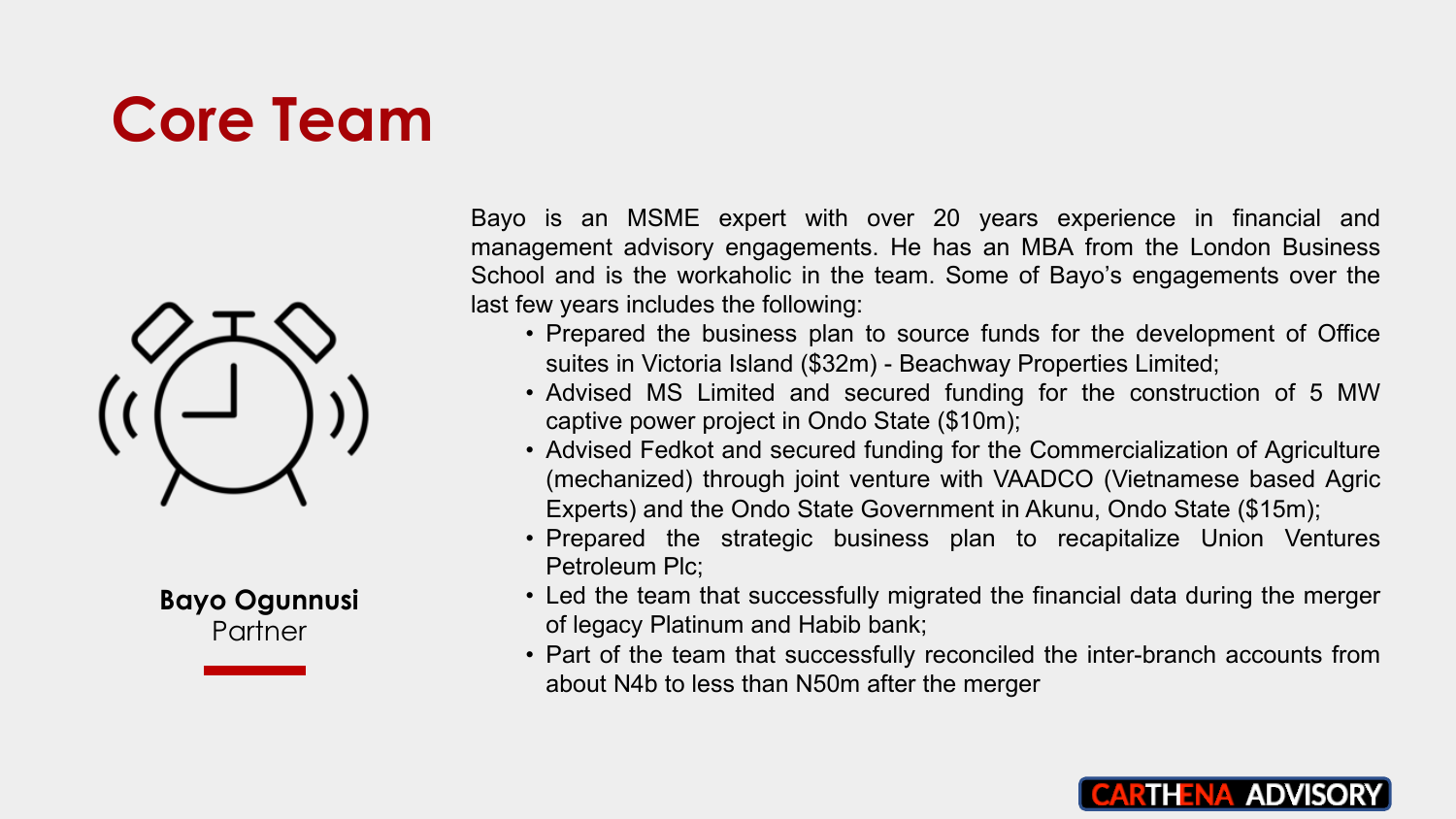### **Core Team**



**Obinna Udeagha Partner** 

Obinna is a certified Kaizen Workshop facilitator and member of Project Management Institute, American Society of Quality and Society of Petroleum Engineers. He has over the last 20 years developed capabilities in Market Research, Feasibility Studies, Business Transformation, Business Process Improvement, Strategy Development & Execution Management, Human Performance Management and Operational Excellence. He has been facilitating trainings in Strategic Management, Project Management and Business Process Re-engineering.

- Led the civil service transformation and enhancement project of Edo State Government for 14 MDAs
- Identified new and viable opportunities and drove business model transformation and operational efficiency of the largest media and creative agency in Nigeria.
- Led the Sub-Saharan Africa divisional consulting delivery team of Mastercard to deliver projects, ensure quality management, build capability, develop talents and manage overall project pipelines.
- Business Process Design team for an International Finance Organization
- Conducting market research / business review and developing the marketing strategy for a fuel ethanol program for a National Oil Company

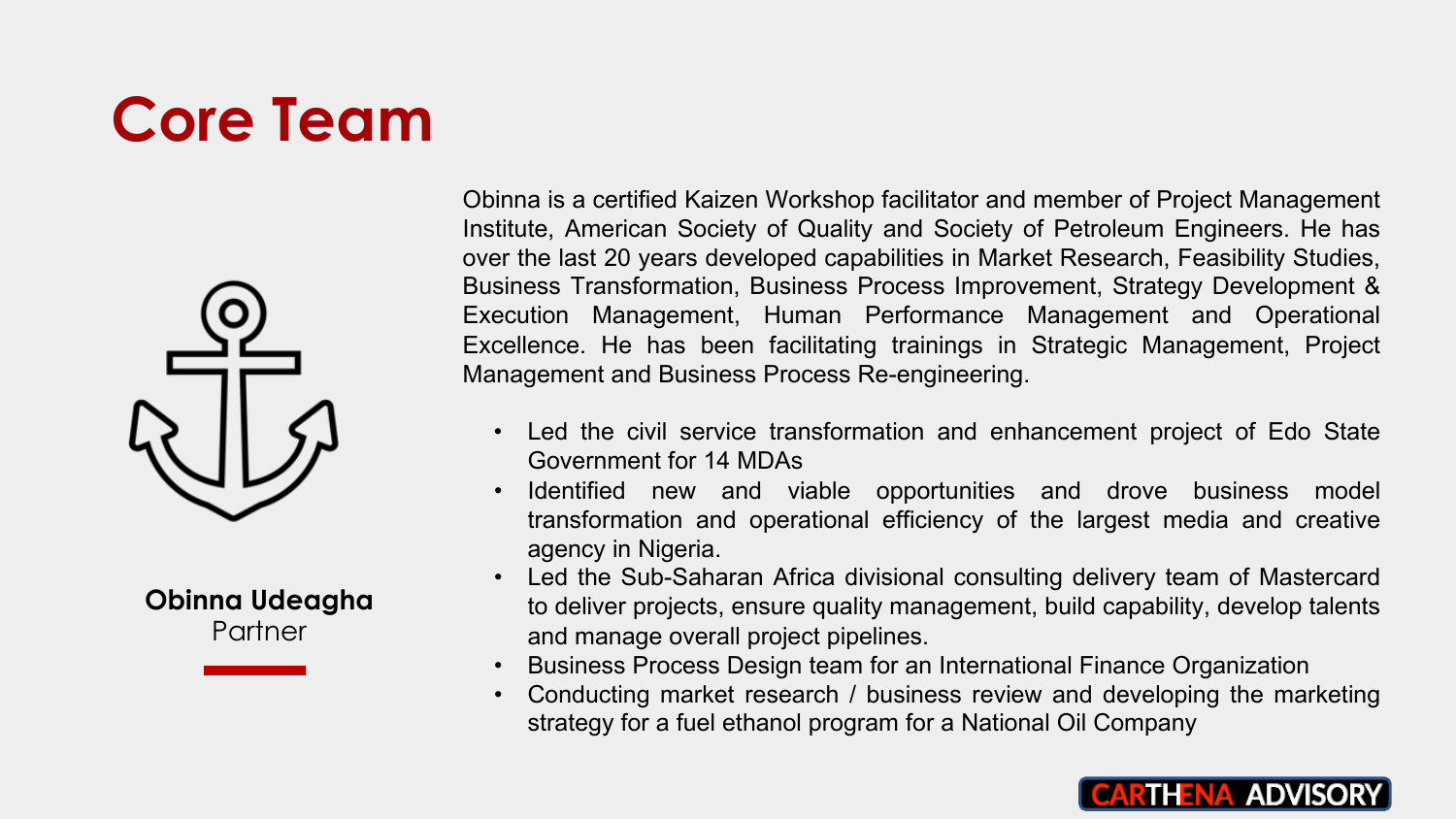**What Our Customers Are Saying**

"Carthena Advisory worked with us to redefine our purpose and strategic outlook. Our accelerated growth and expansion across the SSA markets following this engagement - has been phenomenal!"





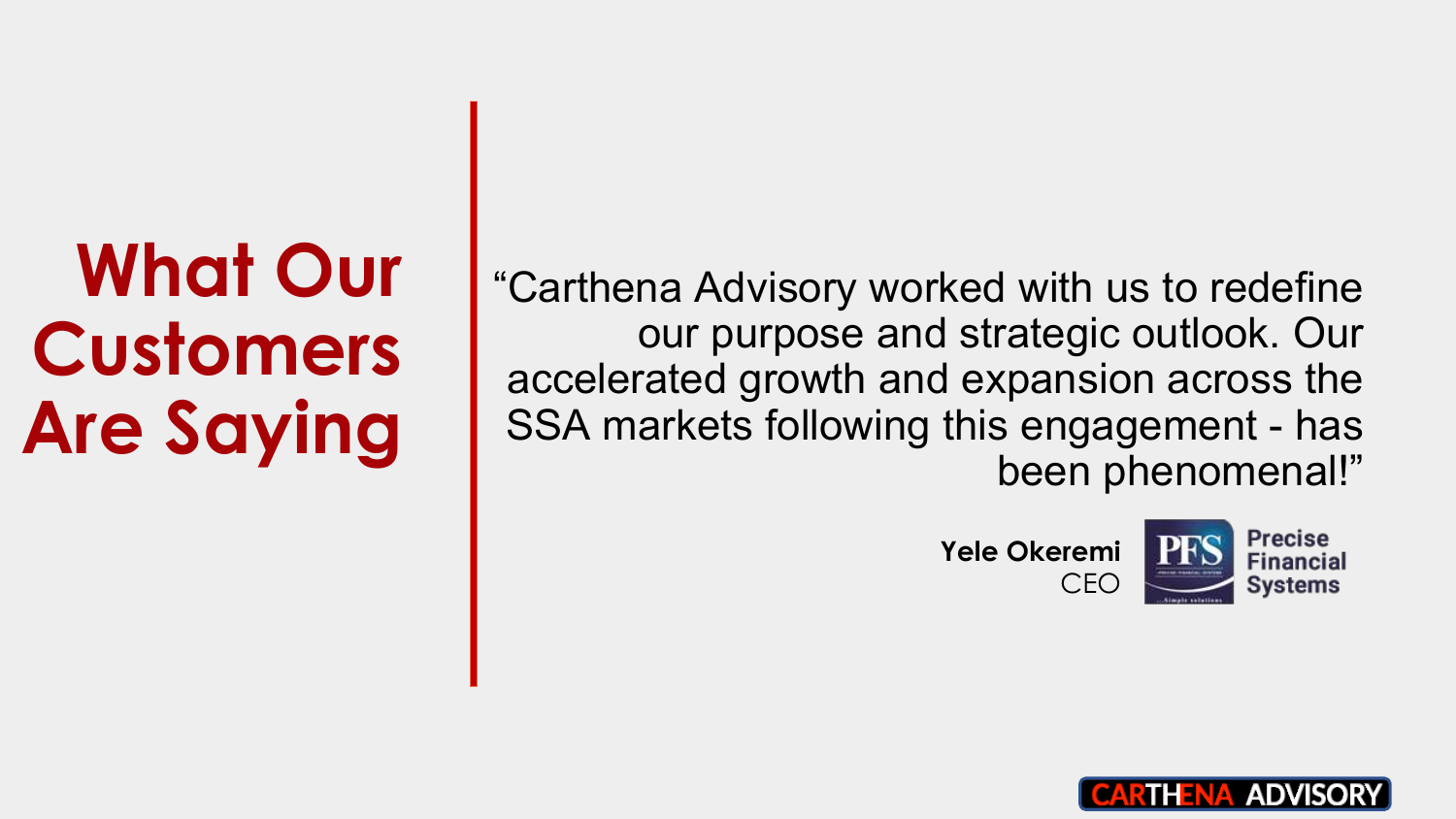## Some of our major clients



 $\odot$ 





IOM International Organization for Migration OIM Organisation Internationale pour les Migrations OIM Organización Internacional para las Migraciones





arit of africa Itd Lagos || Ibadan || Abuja || Ghana



**BUILDERS' MART** 

**©konga** 



**JEDAIR** 





OUR GOAL A HEALTHY WORLD